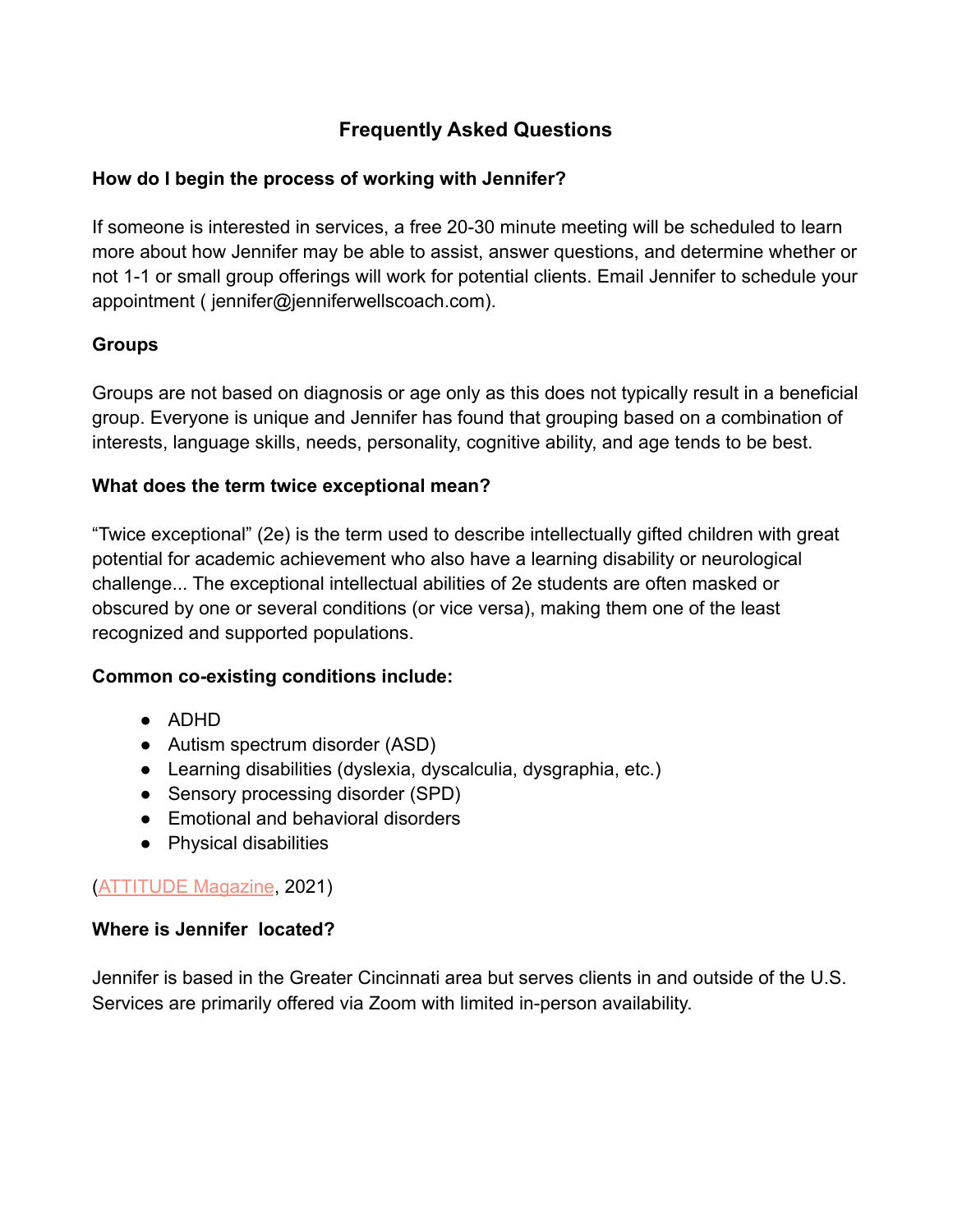### **Who would benefit from services?**

Teens, adults, and professionals with ASD, ADHD, or those who are considered to be twice exceptional (2e) learners. If you have any questions about this, Jennifer would be happy to answer them. Strategies work best for clients with solid language and learning abilities and a willingness to grow. Services are available for teens, college or university students, or professionals who want to improve their performance on the job. Clients learn about their strengths, build skills, and complete goals with support along the way. No official diagnosis is required for services.

# **Approach**

Jennifer uses a strength-based approach, shining a light on the progress clients have made, believing everyone has abilities, and encouraging clients as needed. Many clients come with a history of anxiety, fear, and concern about failure. Jennifer brings sensitivity to these feelings and understands the importance and value of helping clients be accountable with kindness. She teaches skills with empathy and compassion while helping clients move forward with their goals. This means noticing the tough spots, providing strategies to overcome them, and helping clients get things done.

Curiosity plays a large role in Jennifer's ability to fine tune her approach with each person. She asks questions to learn more about thoughts and feelings connected to projects/tasks and/or social situations. This helps her provide support that works for each client.

# **Trying New Strategies**

Sometimes clients use a new strategy or skill and it doesn't go as planned, or they don't want to test out a strategy for a variety of reasons. Jennifer encourages clients to be willing to try, knowing they can learn a lot even if they perceive an attempt as a failure. Learning is used to create new solutions and strategies that work best for each client, and all of this is done together.

# **Writing and Employment-Related Support**

Jennifer will assist with projects (e.g., emails, resumes, cover letters, papers, presentations, mock interviews, etc.). Specifically, this looks like teaching clients how to break projects into manageable pieces, helping clients overcome anxiety or places in which they get stuck, and in terms of writing, editing with clients so that they can learn how to edit on their own. When working on emails and other relevant writing (e.g., texts, papers, etc.), awareness is also raised around creating a good impression, understanding how to ask questions and responding in an expected manner, and the perspectives of others.